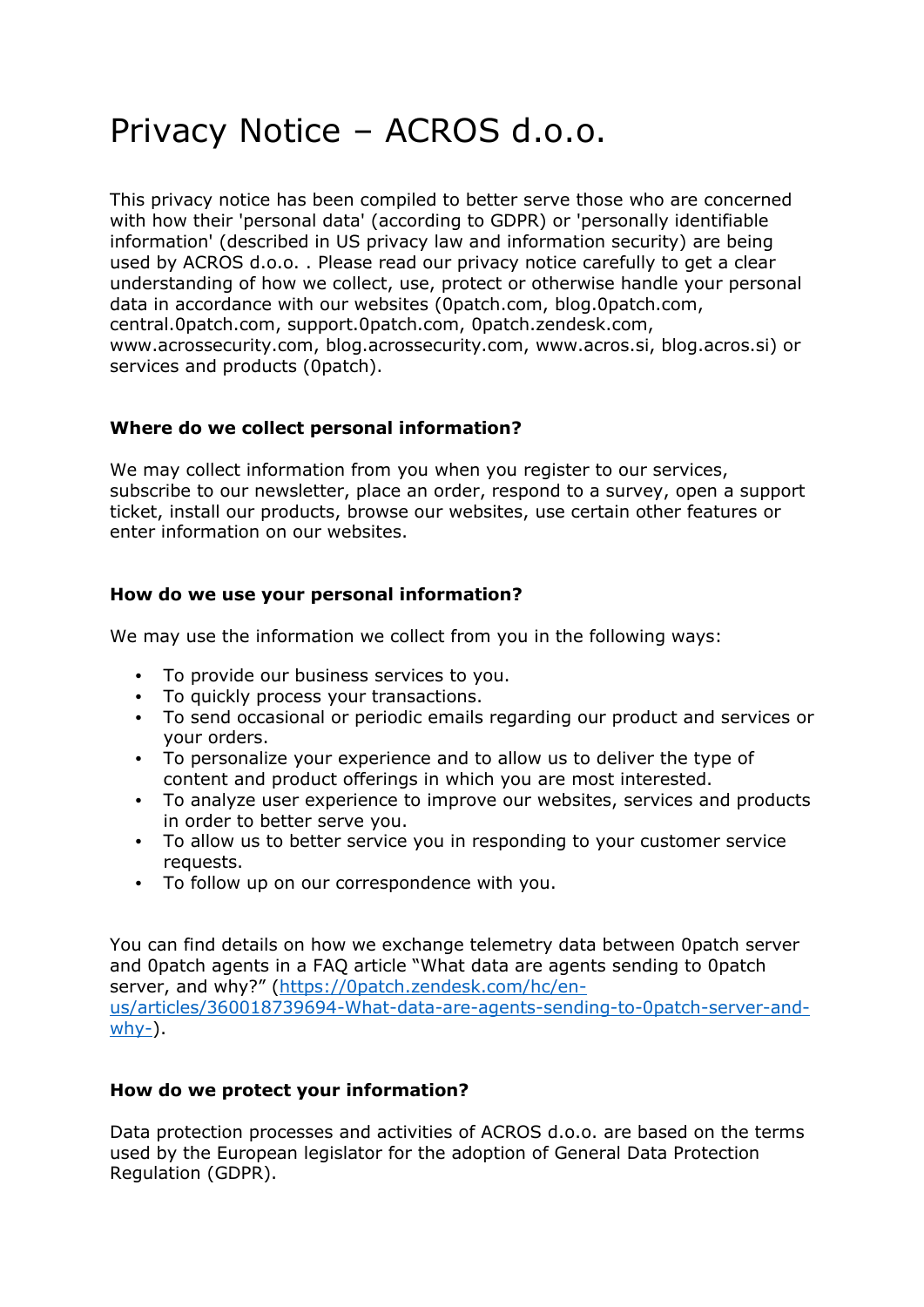Your personal information is contained in secured networks and is only accessible by a limited number of persons who have special access rights to such systems and are required to keep the information confidential.

In addition, all sensitive information you supply is encrypted in transit.

We implement a variety of security measures when you enter, submit or access your information to maintain the safety of your personal information.

All transactions and credit card data are processed through a gateway provider and are not stored or processed on our servers.

### **Do we use 'cookies'?**

Yes. Cookies are small files that a site or its service provider transfers to your computer's hard drive through your web browser (if you allow) that enables the site's or service provider's systems to recognize your browser and capture and remember certain information. We use cookies to help us compile aggregate data about site traffic and site interaction so that we can offer better site experiences and tools in the future.

We use cookies to:

- **•** Enable functionalities of our online services.
- **•** Compile aggregate data about site traffic and site interactions in order to offer better site experiences and tools in the future. We may also use trusted third-party services that track this information on our behalf.
- **•** Understand and save user's preferences for future visits.
- **•** Help remember and process items in the shopping cart.

If you turn off cookies, it will turn off some of the features of the site.

### **Third-party services**

We may authorize trusted third-party services that manage personal data on our behalf, such as subscription and payment services, CRM, support, marketing and email services. These companies are authorized to use your personal information only as necessary to provide these services to us.

### **COPPA (Children Online Privacy Protection Act)**

Our services are not directed and specifically marketed to individuals under the age of thirteen (13).